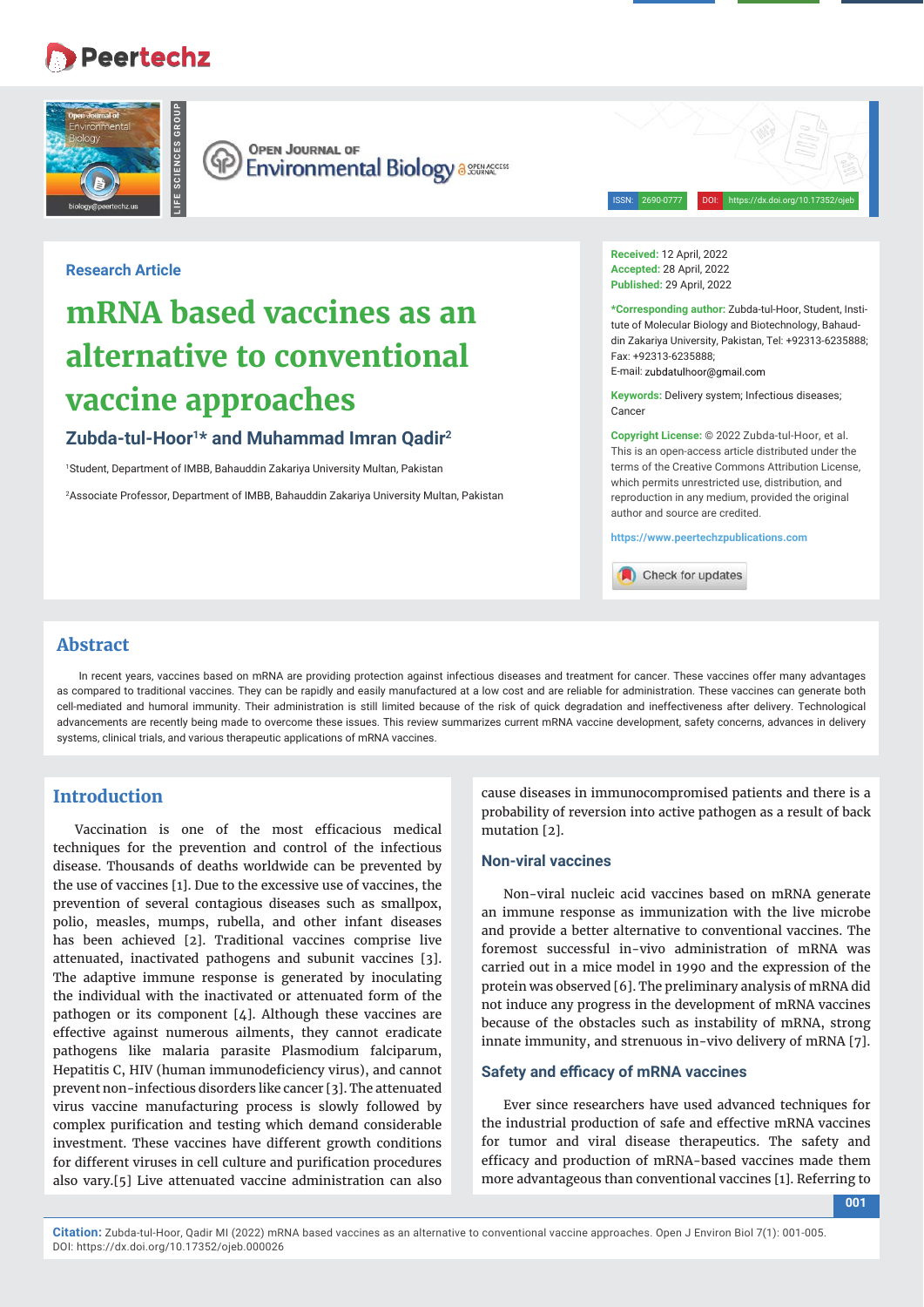safety, infectious agents are not involved in the production and these vaccines do not induce innate responses while generating both humoral and cell-mediated immune responses. Moreover, after protein production, mRNA vaccine strands are degraded. In relation to efficacy, through structural alterations, mRNA with more stability and high translational ability is produced. mRNAs are formulated into carrier molecules for efficient delivery and expression into the cell [1,8] mRNA vaccine production is established in the laboratory and can be produced speedily at a low cost making them suitable for fighting against pandemics such as SARS-CoV-2 (Severe acute respiratory syndrome coronavirus 2) [3]. In 1997, mRNA-based drug organization was inaugurated for the first time [8]. Over the last few years, the mRNA vaccine field is emerging with the accumulation of preclinical date and the initiation of human clinical trials [1].

#### **Classifi cation of mRNA-based vaccines**

There are two categories in which mRNA vaccines are classified: conventional non-replicating mRNA and virally derived, self-amplifying RNA. Non-replicating mRNA vaccine constructs are of small size, simple design, and contain vaccine antigen encoded by its open reading frame, preventing undesirable immune responses. Self-replicating (Selfamplifying) RNA encodes additional replicate components in addition to the desired antigen. The replicase complex is derived from another virus such as alphavirus that permits the replication generating many copies of target mRNA resulting in increased gene expression [1,9]. Low doses of self-amplifying mRNA showed greater antigen expression in comparison with conventional mRNA against Influenza, Rabies, and Ebola [10].

#### **Synthesis of mRNA**

mRNA is composed of a 5' cap, 5' UTRs (untranslated regions), an ORF (open reading frame)which begins with a start codon and ends with a stop codon, 3' UTRs, and a poly(A) sequence as shown in Figure 1. [11,12] mRNA is manufactured in vitro by transcribing a synthetic DNA template with the help of DNA-dependent RNA polymerase [13]. The DNA construct that encodes immunogen can be synthesized once the genetic sequence of the pathogen and the target antigen is known  $[14]$ . The efficient translation of mRNA is ensured by cap and polyadenylate tail structures. 5′ caps which is 7-methylguanosine triphosphate prevent exonuclease degradation of mRNA and poly-A tail and provide stability [3].

#### **Mod ifi cations in mRNA vaccine structure**

The structural components of the mRNA vaccine can be modified to improve stability and translational efficiency. 3' and



5' UTR on the sides of the open reading frame are responsible for increasing the half-life and expression level of the mRNA vaccine [15]. These untranslated regions contain regulatory sequences which regulate mRNA stability [15]. The size of the poly-A tail can be increased for improving mRNA stability and translation [16]. Codon optimization such as uridine depletion and increased GC content can be done for increasing protein translation [17]. Also, the secondary structure of mRNA can also be changed by codon optimization for protecting it against endonuclease degradation [15]. Intracellular mRNA delivery can be increased by using lipids and proteins as delivery vehicles [18].

Another approach for improving mRNA stability and translation efficiency is the use of modified nucleosides in the mRNA construct. e.g., using pseudouridine instead of uridine prevents innate immune responses and increases translation [19]. Throughout the process of in vitro mRNA transcription, several immature mRNAs are produced which can activate the innate immune system and reduce mRNA translation. These contaminants can be removed by performing HPLC (highpressure liquid chromatography) and FPLC (fast protein liquid chromatography) and pure mRNA is obtained [17,20]. The purification of in-vitro transcribed mRNA is done by performing gel electrophoresis and then chromatography which excludes nucleosides triphosphates that are not incorporated [21].

#### **Delivery systems**

Up to the present time, the major hurdle in the development of mRNA vaccines was the unavailability of an efficient delivery system [3]. mRNA vaccine delivery into the cell is really challenging as naked RNA is readily degraded by extracellular nucleases upon recognition by the immune system [22,23]. Moreover, mRNA cannot proceed through the cell membrane because of its large size and negative charge [23]. It can also induce serious inflammatory and immunogenic reactions [3]. Thus for the efficient mRNA vaccination, specific systems must be established for the delivery of mRNA into the targeted cell  $[24]$ .

#### **Naked mRNA delivery**

Naked mRNA is delivered into the body by injecting mRNA solution intramuscularly. mRNA can also be injected intradermally or subcutaneously. Another way of mRNA vaccine administration is through microneedles which are soluble [25]. Instant translation of mRNA occurs by combining with the ribosomes present in the cytosol [26]. However, for avoiding mRNA degradation by ribonucleases some chemical modifications should be done. Also, for the progress of mRNA across the cell membrane, neutralization of the negative charge on it should be done [25].

#### **Lipid nanoparticles based delivery**

The most usual vectors for the delivery of non-viral vaccines are lipids or lipid-like compounds.

Uptake and expression of mRNA vaccines in cells increase many times in contrast to naked RNA upon fusion with

**002**

**Citation:** Zubda-tul-Hoor, Qadir MI (2022) mRNA based vaccines as an alternative to conventional vaccine approaches. Open J Environ Biol 7(1): 001-005. DOI: https://dx.doi.org/10.17352/ojeb.000026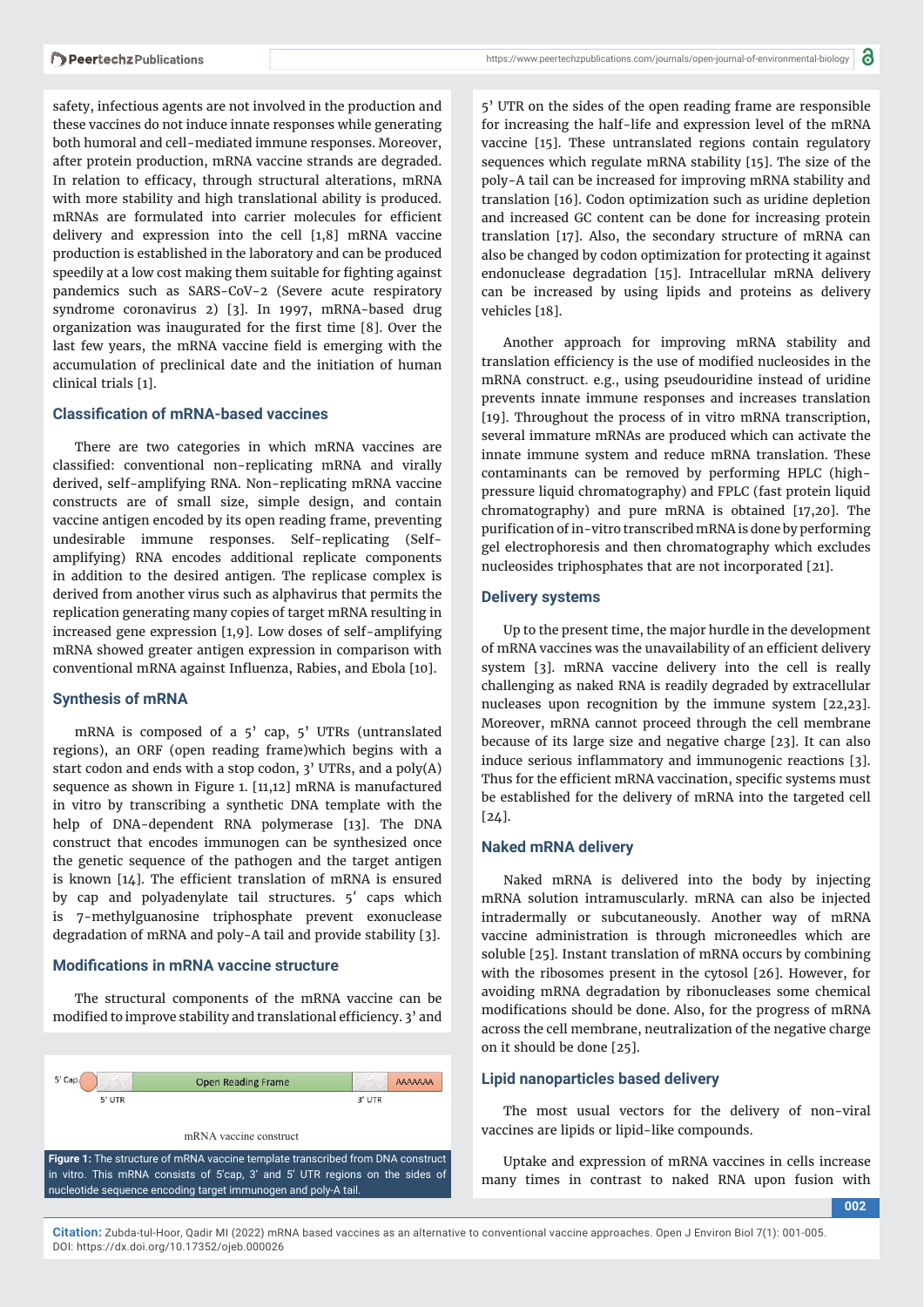lipid nanoparticles because it provides protection against degradation [27-28]. Lipid nanoparticles also contain phospholipids, polyethylene glycol, and cholesterol [29]. In 2018 the first therapeutic RNA delivered by lipid nanoparticles was authorized by the FDA [7]. Metabolism of components of lipid nanoparticles is also necessary to prevent the accumulation in tissues [30].

#### **Delivery through polymer-based vectors**

Different cationic dendrimers which are polymeric macromolecules are used as vectors for the delivery of mRNA. Some of the polymers used are PEI (polyethyleneimine), PBAEs (poly beta-amino esters), and PAMAM (polyamidoamine) dendrimer. Out of these, PEI the water-soluble polymer is commonly used for mRNA delivery [8]. These polymers can efficiently pass through the cell membrane, because of their spherical 3-dimensional structure. However, their use is limited as they result in toxicity [31].

#### **Peptide-based delivery**

Peptides also have been used widely for efficient cellular transport of mRNA. mRNA Complex with nuclear protein protamine also stabilizes it against degradation [32].

#### **Target cells for delivery**

Dendritic cells which act as antigen-presenting cells and generate adaptive immune responses are an ideal target for mRNA delivery. Dendritic cells present antigens to both helper T cells and cytotoxic T cells as well as B cells [25]. Administration of mRNA vaccines is commonly done by injections but needle-free techniques can also be used [3]. mRNA is administered by intramuscular injection and after translation, antigenic proteins are presented by dendritic cells. mRNA antigens can be loaded into the dendritic cells obtained from the patient and then these engineered dendritic cells are again transferred into the patient's blood. For the loading of mRNA, the electroporation technique is used for cancer therapy [26].

Dendritic cells present the antigen to CD4+ T cells and CD8+ T cells [33]. CD4+ T cells result in the activation of humoral immune response and help CD8+ T cells [34]. B cell activation results in antibody production which is necessary for the neutralization of foreign antigens [19].

#### **Administration routes**

Several administration routes are used for mRNA vaccines e.g., intravenous, intraperitoneal, intradermal (ID), and intramuscular [35]. Intravenous injections are responsible for quick delivery through the circulation of blood [36]. High doses of mRNA can be administered by intramuscular injections but intravenous is more efficient [36].

## **mRNA vaccines for infectious diseases**

mRNA vaccines are being developed for both therapeutic and prophylactic use against infectious diseases [3]. Clinical trials are conducted for different infectious disorders such as

HIV, Influenza, Rabies virus, Zika virus, and COVID 19 as shown in Tables 1,2 [8]. Pandemics such as COVID 19 indicate the critical requirement for the quick and large-scale production of vaccines for which mRNA vaccines prove to be useful [3]. mRNA vaccine can also be designed for various pathogens and its production is cost-effective [29].

Conventional vaccines for influenza virus are less effective in elder people and can cause death because of back mutation [33]. Moreover, influenza viruses evolve quickly making them difficult to eliminate. For combating influenza viruses, mRNA vaccines are produced which encode the conserved regions of viral proteins [8].

HIV which causes a life-threatening syndrome AIDS (acquired immunodeficiency syndrome) has remained incurable for many years [8]. This is because of enveloping protein of HIV which shows incredible antigenic variation [23]. Currently, mRNA vaccines are being developed encoding HIV proteins but specific target antigens and proper delivery systems are required for an effective vaccine against HIV [23].

The mRNA vaccine for zika virus is under clinical trials and there is no licensed vaccine for this virus [41].

The effectiveness of mRNA vaccines was first demonstrated in mice against tuberculosis in 2004 [42]. BioNTech with the Bill & Melinda Gates Foundation announced to initiate the clinical trials for tuberculosis mRNA vaccine this year [43].

SARS-CoV-2 infection caused a global pandemic by affecting several thousands of people worldwide [44]. For SARS-CoV-2 the mRNA vaccine translates for the spike protein of COVID 19 [45]. The effectiveness of the mRNA vaccine against SRS-CoV-2 is 95% [46]. Recently two vaccines are approved for COVID 19 by US FDA [47]. These are BNT162b2

| Table 1: mRNA vaccines clinical trials for infectious diseases. |                        |                   |                              |              |                           |          |  |  |  |  |
|-----------------------------------------------------------------|------------------------|-------------------|------------------------------|--------------|---------------------------|----------|--|--|--|--|
| <b>Disease</b><br><b>Type</b>                                   | Vaccine<br><b>Name</b> | <b>NCT Number</b> | <b>Antigen</b>               | <b>Phase</b> | <b>Status</b>             | Ref.     |  |  |  |  |
| Zika Virus                                                      | mRNA-1325              | NCT03014089       |                              |              | Completed                 | [26]     |  |  |  |  |
| Rabies                                                          | CV7201                 | NCT02241135       | Rabies virus<br>glycoprotein |              | Completed                 | [7]      |  |  |  |  |
|                                                                 | CV7202                 | NCT03713086       | RABV-G<br>protein            |              | Active, Not<br>recruiting | [7,8]    |  |  |  |  |
| <b>HIV</b><br>Infection                                         | iHIVARNA-01            | NCT02413645       | HTI                          |              | Completed                 | [8]      |  |  |  |  |
|                                                                 | iHIVARNA-01            | NCT02888756       | HTI                          | Ш            | Terminated                | $[8,26]$ |  |  |  |  |
| Influenza                                                       | VAL-506440             | NCT03076385       | H10N8 HA                     | ı            | Completed                 | [8,7,37] |  |  |  |  |
| COVID-19                                                        | BNT162b2               | NCT04368728       | Spike Protein                | 1/11         | Recruiting                | $[8,26]$ |  |  |  |  |
|                                                                 | mRNA-1273              | NCT04470427       | Spike Protein                | Ш            | Recruiting                | [26, 38] |  |  |  |  |
|                                                                 | CVnCoV                 | NCT04674189       | $S-2P$                       | Ш            | Recruiting                | [39, 40] |  |  |  |  |

**Table 2:** Clinical trials of mRNA vaccines against Cancer.

| <b>Cancer Type</b>              | <b>Antigen</b>                  | <b>NCT Number</b> | Phase | <b>Status</b> | Ref.   |  |
|---------------------------------|---------------------------------|-------------------|-------|---------------|--------|--|
| Colorectal cancer               | CEA                             | NCT00228189       | 1/11  | Completed     | [1, 8] |  |
| Acute myeloid<br>leukemia (AML) | WTI                             | NCT00834002       | I     | Completed     | $[26]$ |  |
|                                 | Leukemia associated<br>antigens | NCT00514189       | ı     | Terminated    | [8]    |  |
|                                 | WTI                             | NCT01686334       | Ш     | Recruiting    | [8]    |  |
| Melanoma                        | Melan-A, Mage-A1                | NCT00204516       | 1/11  | Completed     | [1]    |  |
|                                 | qp100, tyrosinase               | NCT00243529       | 1/11  | Completed     | [1, 8] |  |
| Metastatic<br>Prostate cancer   | PSA, PAP, survivin              | NCT01446731       | Ш     | Completed     | $[11]$ |  |
|                                 |                                 |                   |       |               |        |  |

**Citation:** Zubda-tul-Hoor, Qadir MI (2022) mRNA based vaccines as an alternative to conventional vaccine approaches. Open J Environ Biol 7(1): 001-005. DOI: https://dx.doi.org/10.17352/ojeb.000026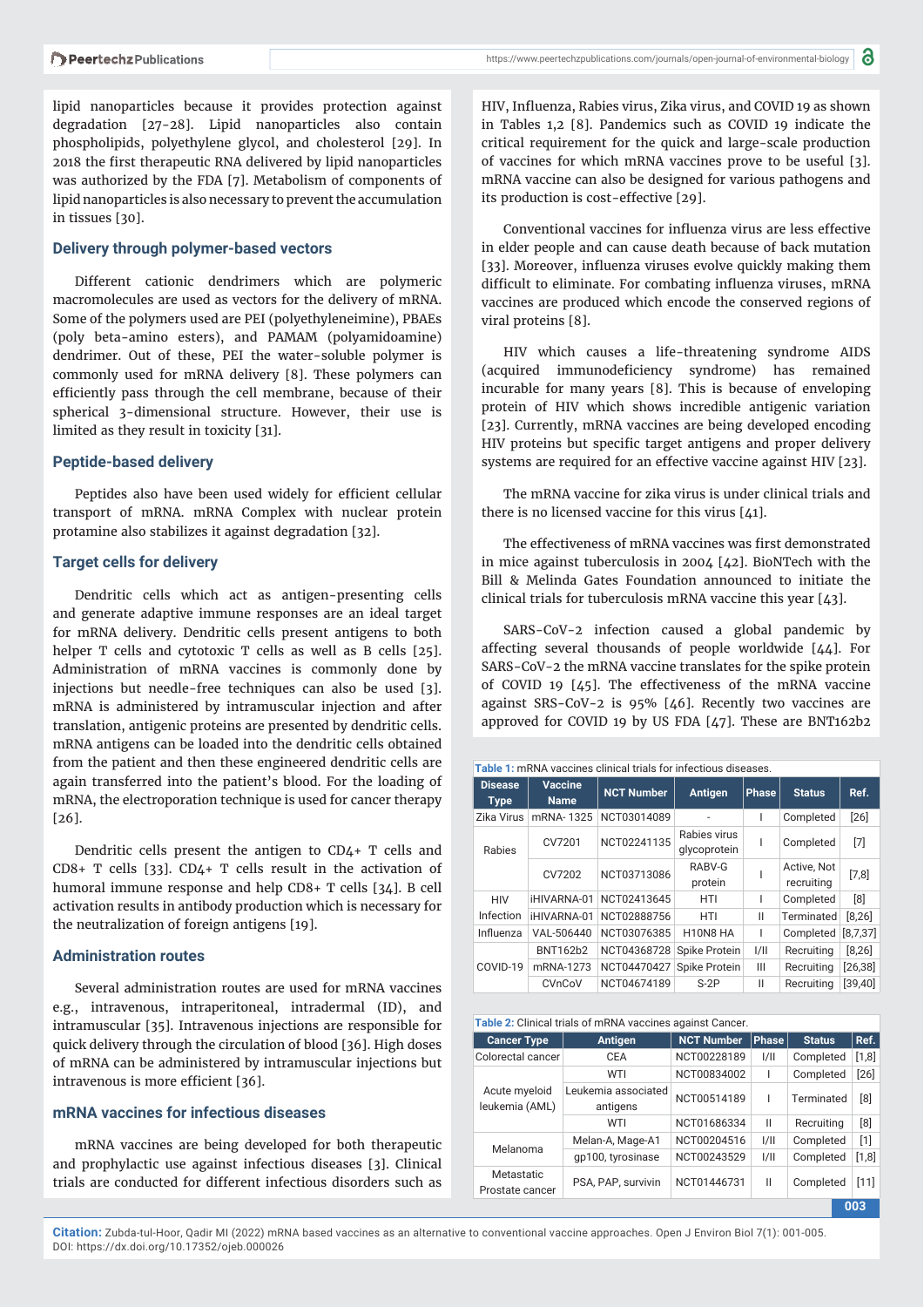and mRNA-1273. BNT162b2 vaccine was generated by Pfizer and BioNTech which is now injected intramuscularly in two doses. an mRNA-1273 vaccine that encodes spike protein was developed by Moderna, NIAID, and BARDA [25]. Their success was made possible with the help of nanoparticle encapsulation for efficient delivery  $[48]$ .

#### **mRNA vaccines for cancer therapy**

The objective of cancer immunotherapy is to generate anti-cancer immunity in the host and alter the tumor microenvironment resulting in tumor reductio [17]. The target of mRNA vaccine in cancer immunotherapy is tumorassociated antigens (TAAs) or tumor-specific antigens (TSA) which are expressed in cancerous cells [8,11]. This anticancer vaccine can be directly injected or tumor antigens can be loaded on dendritic cells for delivery [11]. RNActive® vaccines which contain TAAs are in phase I and II clinical trials for the treatment of multiple solid tumors. These vaccines are safe to use in patients and generate an immune response [17]. FDA has designated BNT111 as a fast track for clinical translation as it generate strong antigen-specific response in patients of melanoma [49]. mRNA vaccines can provide immunity against cancers as different neoantigens can be designed for each patient [50].

## **Conclusion**

The mRNA vaccine technology possesses great potential than conventional vaccines for the treatment of emerging infectious diseases.

## **References**

- 1. Pardi N, Hogan MJ, Porter FW, Weissman D. mRNA vaccines a new era in vaccinology. Nat Rev Drug Discov. 2018 Apr;17(4):261-279. doi: 10.1038/ nrd.2017.243. Epub 2018 Jan 12. PMID: 29326426; PMCID: PMC5906799.
- 2. Zhang C, Maruggi G, Shan H, Li J. Advances in mRNA Vaccines for Infectious Diseases. Front Immunol. 2019 Mar 27;10:594. doi: 10.3389/ fimmu.2019.00594. PMID: 30972078; PMCID: PMC6446947.
- 3. Kowalzik F, Schreiner D, Jensen C, Teschner D, Gehring S, Zepp F. mRNA-Based Vaccines. Vaccines (Basel). 2021 Apr 15;9(4):390. doi: 10.3390/ vaccines9040390. PMID: 33921028; PMCID: PMC8103517.
- 4. Stephens AJ, Burgess-Brown NA, Jiang S. Beyond Just Peptide Antigens: The Complex World of Peptide-Based Cancer Vaccines. Front Immunol. 2021 Jun 30;12:696791. doi: 10.3389/fimmu.2021.696791. PMID: 34276688; PMCID: PMC8279810.
- 5. Graham BS, Mascola JR, Fauci AS. Novel Vaccine Technologies: Essential Components of an Adequate Response to Emerging Viral Diseases. JAMA. 2018 Apr 10;319(14):1431-1432. doi: 10.1001/jama.2018.0345. PMID: 29566112.
- 6. Rahman MM, Zhou N, Huang J. An Overview on the Development of mRNA-Based Vaccines and Their Formulation Strategies for Improved Antigen Expression In Vivo. Vaccines (Basel). 2021 Mar 11;9(3):244. doi: 10.3390/ vaccines9030244. PMID: 33799516; PMCID: PMC8001631.
- 7. Maruggi G, Zhang C, Li J, Ulmer JB, Yu D. mRNA as a Transformative Technology for Vaccine Development to Control Infectious Diseases. Mol Ther. 2019 Apr 10;27(4):757-772. doi: 10.1016/j.ymthe.2019.01.020. Epub 2019 Feb 7. PMID: 30803823; PMCID: PMC6453507.
- 8. Xu S, Yang K, Li R, Zhang L. mRNA Vaccine Era-Mechanisms, Drug Platform and Clinical Prospection. Int J Mol Sci. 2020 Sep 9;21(18):6582. doi: 10.3390/ ijms21186582. PMID: 32916818; PMCID: PMC7554980.
- 9. Liu T, Liang Y, Huang L. Development and Delivery Systems of mRNA Vaccines. Front Bioeng Biotechnol. 2021 Jul 27;9:718753. doi: 10.3389/ fbioe.2021.718753. Erratum in: Front Bioeng Biotechnol. 2021 Sep 17;9:766764. PMID: 34386486; PMCID: PMC8354200.
- 10. Bloom K, van den Berg F, Arbuthnot P. Self-amplifying RNA vaccines for infectious diseases. Gene Ther. 2021 Apr;28(3-4):117-129. doi: 10.1038/ s41434-020-00204-y. Epub 2020 Oct 22. PMID: 33093657; PMCID: PMC7580817.
- 11. Beck JD, Reidenbach D, Salomon N, Sahin U, Türeci Ö, Vormehr M, Kranz LM. mRNA therapeutics in cancer immunotherapy. Mol Cancer. 2021 Apr 15;20(1):69. doi: 10.1186/s12943-021-01348-0. PMID: 33858437; PMCID: PMC8047518.
- 12. Bringmann A, Held SA, Heine A, Brossart P. RNA vaccines in cancer treatment. J Biomed Biotechnol. 2010;2010:623687. doi: 10.1155/2010/623687. Epub 2010 Jun 1. PMID: 20625504; PMCID: PMC2896711.
- 13. Sahin U, Karikó K, Türeci Ö. mRNA-based therapeutics--developing a new class of drugs. Nat Rev Drug Discov. 2014 Oct;13(10):759-80. doi: 10.1038/nrd4278. Epub 2014 Sep 19. PMID: 25233993.
- 14. Knezevic I, Liu MA, Peden K, Zhou T, Kang HN. Development of mRNA Vaccines: Scientific and Regulatory Issues. Vaccines (Basel). 2021 Jan 23;9(2):81. doi: 10.3390/vaccines9020081. PMID: 33498787; PMCID: PMC7910833.
- 15. Kim SC, Sekhon SS, Shin WR, Ahn G, Cho BK, Ahn JY, Kim YH. Modifications of mRNA vaccine structural elements for improving mRNA stability and translation efficiency. Mol Cell Toxicol. 2022;18(1):1-8. doi: 10.1007/s13273- 021-00171-4. Epub 2021 Sep 20. PMID: 34567201; PMCID: PMC8450916.
- 16. Linares-Fernández S, Moreno J, Lambert E, Mercier-Gouy P, Vachez L, Verrier B, Exposito JY. Combining an optimized mRNA template with a double purification process allows strong expression of in vitro transcribed mRNA. Mol Ther Nucleic Acids. 2021 Dec 3;26:945-956. doi: 10.1016/j.omtn.2021.10.007. Epub 2021 Oct 19. PMID: 34692232; PMCID: PMC8523304.
- 17. Miao L, Zhang Y, Huang L. mRNA vaccine for cancer immunotherapy. Mol Cancer. 2021 Feb 25;20(1):41. doi: 10.1186/s12943-021-01335-5. PMID: 33632261; PMCID: PMC7905014.
- 18. Crommelin DJA, Anchordoquy TJ, Volkin DB, Jiskoot W, Mastrobattista E. Addressing the Cold Reality of mRNA Vaccine Stability. J Pharm Sci. 2021 Mar;110(3):997-1001. doi: 10.1016/j.xphs.2020.12.006. Epub 2020 Dec 13. PMID: 33321139; PMCID: PMC7834447.
- 19. Kim J, Eygeris Y, Gupta M, Sahay G. Self-assembled mRNA vaccines. Adv Drug Deliv Rev. 2021 Mar;170:83-112. doi: 10.1016/j.addr.2020.12.014. Epub 2021 Jan 2. PMID: 33400957; PMCID: PMC7837307.
- 20. Saunders KO, Pardi N, Parks R, Santra S, Mu Z, Sutherland L, Scearce R, Barr M, Eaton A, Hernandez G, Goodman D, Hogan MJ, Tombacz I, Gordon DN, Rountree RW, Wang Y, Lewis MG, Pierson TC, Barbosa C, Tam Y, Matyas GR, Rao M, Beck Z, Shen X, Ferrari G, Tomaras GD, Montefiori DC, Weissman D, Haynes BF. Lipid nanoparticle encapsulated nucleoside-modified mRNA vaccines elicit polyfunctional HIV-1 antibodies comparable to proteins in nonhuman primates. NPJ Vaccines. 2021 Apr 9;6(1):50. doi: 10.1038/ s41541-021-00307-6. Erratum in: NPJ Vaccines. 2021 Nov 6;6(1):136. PMID: 33837212; PMCID: PMC8035178.
- 21. Karikó K, Muramatsu H, Ludwig J, Weissman D. Generating the optimal mRNA for therapy: HPLC purification eliminates immune activation and improves translation of nucleoside-modified, protein-encoding mRNA. Nucleic Acids Res. 2011 Nov;39(21):e142. doi: 10.1093/nar/gkr695. Epub 2011 Sep 2. PMID: 21890902; PMCID: PMC3241667.
- 22. Chen R, Zhang H, Yan J, Bryers JD. Scaffold-mediated delivery for non-viral mRNA vaccines. Gene Ther. 2018 Dec;25(8):556-567. doi: 10.1038/s41434- 018-0040-9. Epub 2018 Sep 21. PMID: 30242259; PMCID: PMC6309225.

**004**